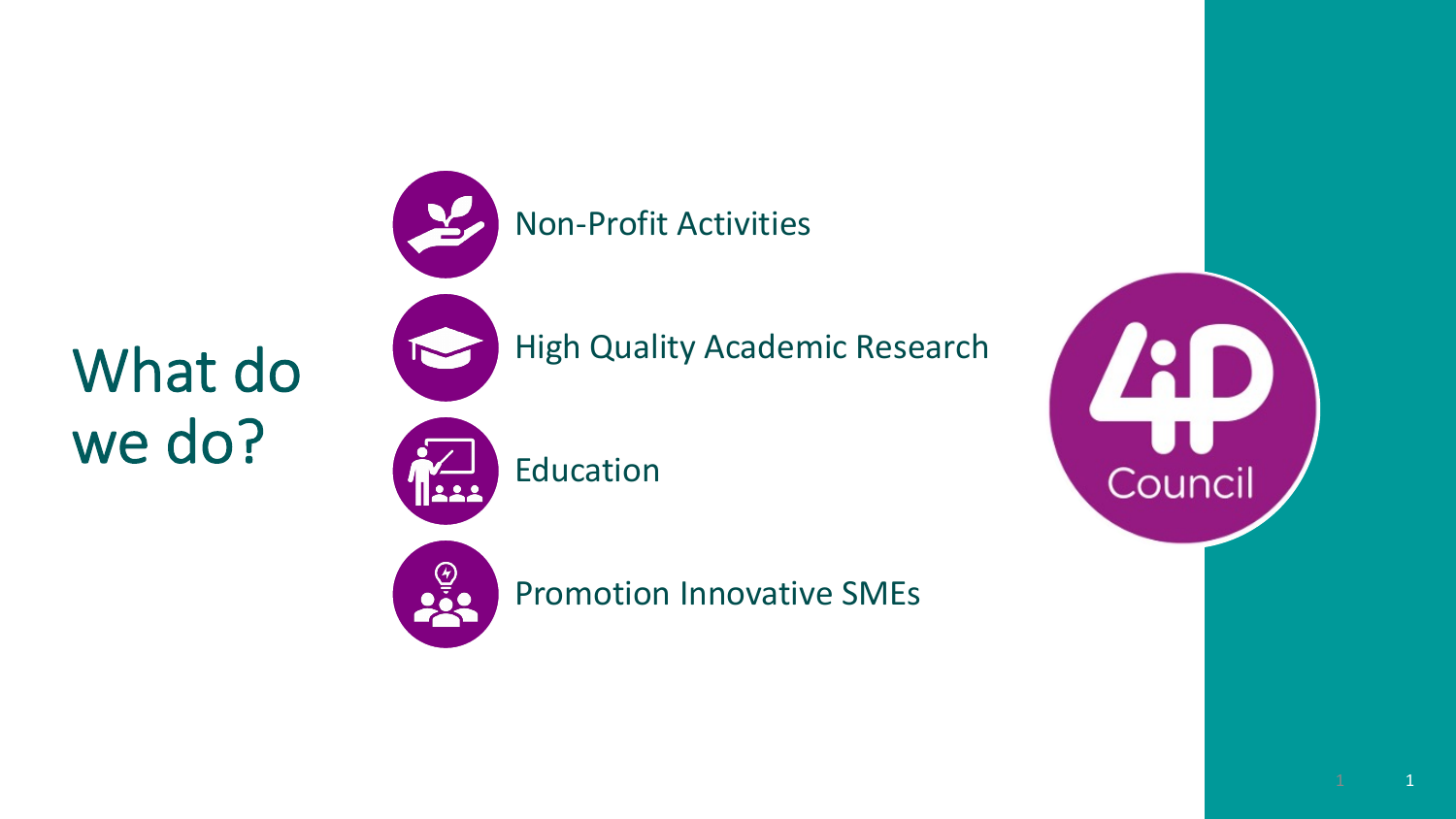# Free materials on…

| ٠<br>٠ |
|--------|
| m.     |
|        |

Summaries of Papers/Studies/ Guides/Case Law



Interactive Graphics



Interviews to Webir Inspire SMEs

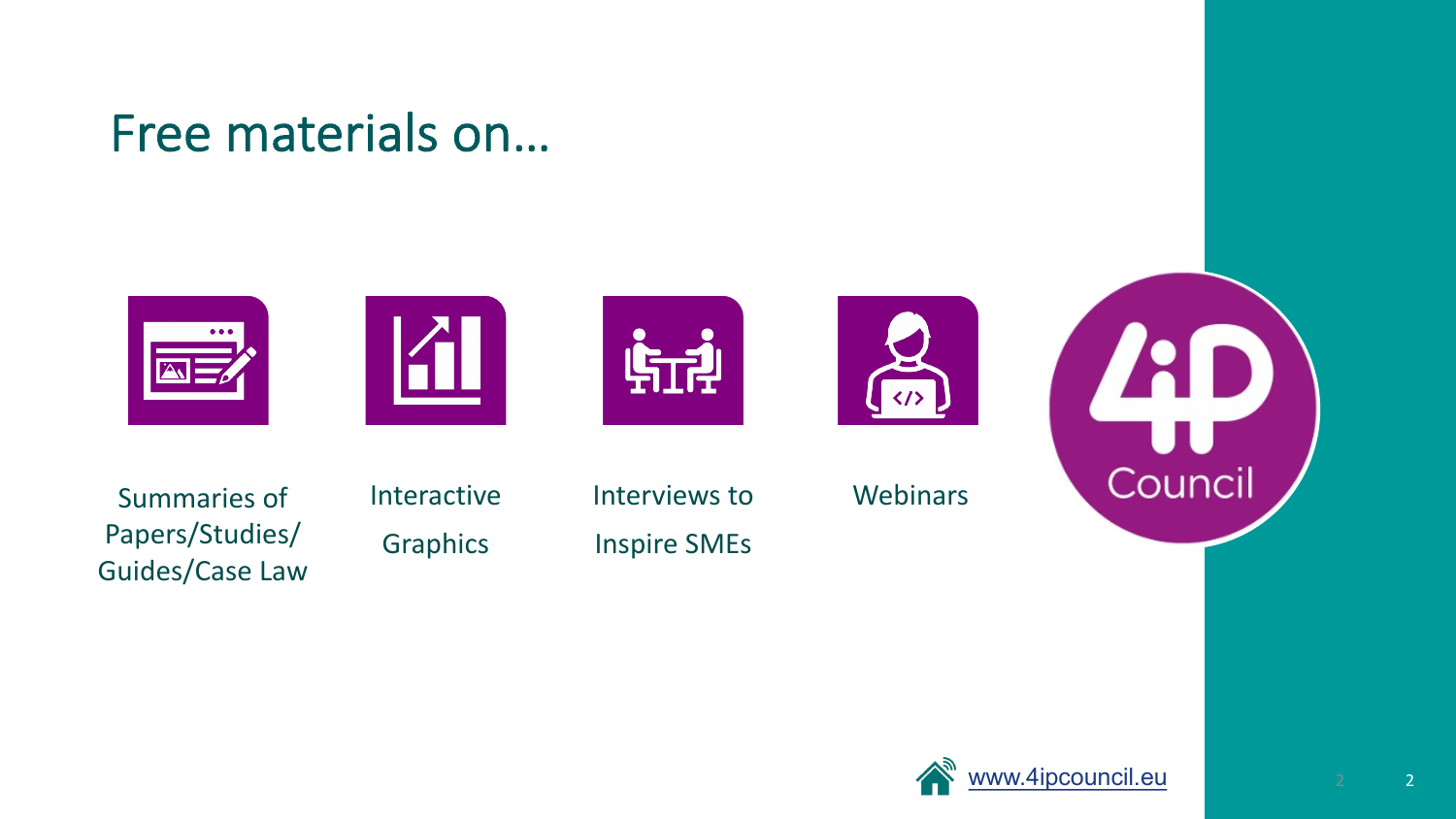## The case law summaries…

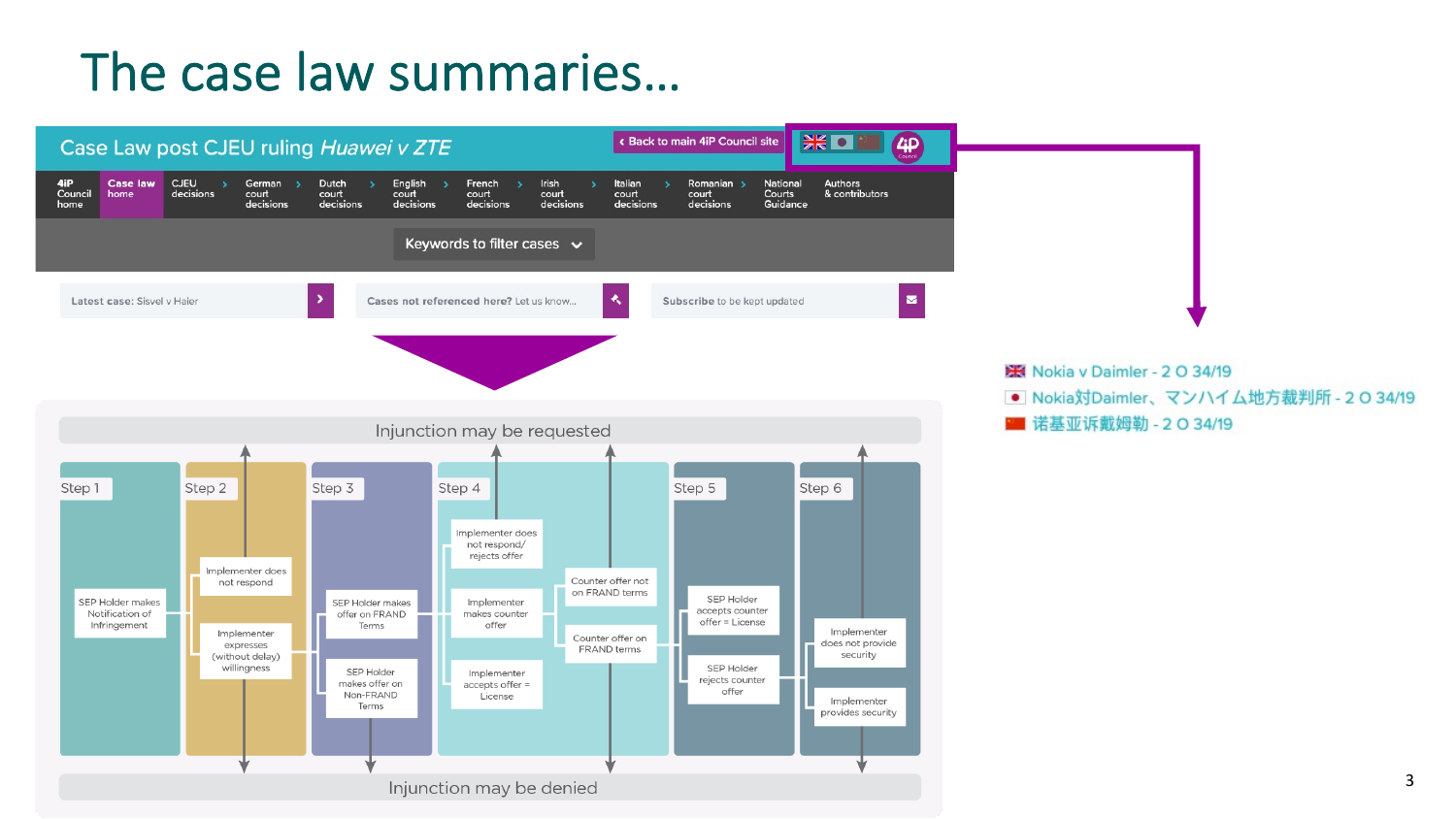### **Live Q&A on the Nokia v Daimler dispute**





**Prof. Nicolas Petit** Chair in Competition Law at the European University Institute and the Robert Schuman Center for Advanced Studies.



**Richard Vary** Partner in Bird & Bird's Intellectual Property Practice and Technology and Communications sector group.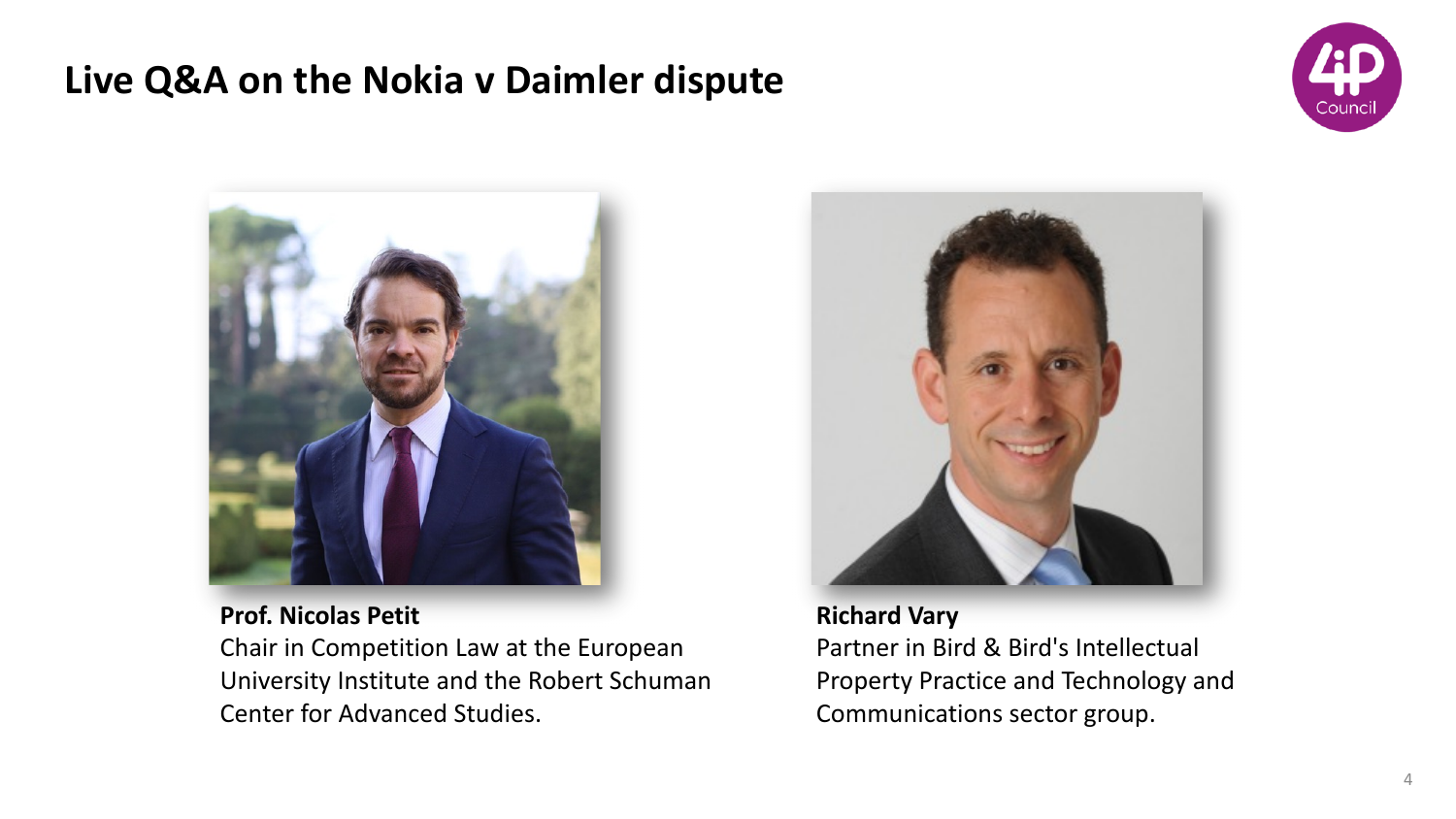### **Questions received via the online form**



#### **Background**

- 1. Could you explain in a nutshell the Nokia / Daimler dispute?
- 2. What are the main findings of the "FRAND licensing levels under EU law" academic paper?
- 3. What value chain licensing requirement the FRAND commitment actually does impose under EU law?
- 4. Why did it take so long to Nokia and Daimler to sign a patent licensing agreement?
- 5. What are the next steps now that Daimler has signed a licensing agreement with Nokia and all litigation between the two parties has been resolved, including the referral to the CJEU?

#### **Implications for the automotive industry**

- 1. Considering that Daimler is now a licensee of Nokia, why did Continental, a supplier of Daimler, declare they will pursue their complaint with the European Commission?
- 2. Why do suppliers keep asking for a direct licence when consent can be obtained indirectly through the have made right clauses inserted in a licence agreement in their case with Nokia? In both cases, consent to use the patent is understood to have been given, so there would be no infringement by either the OEM or its supplier.
- 3. According to the press in November 2019, Nokia made an offer of an end-user license to a supplier, Continental. We know there was no agreement signed with Continental. Could you please share what happened? Did Continental refuse to license? Did they reject the offer? If so, how did they justify such behaviour?
- 4. Daimler is a licensee of Nokia, but not a licensee of the Avanci marketplace that counts 41 licensors including Nokia. Does it mean that Daimler is far from being out of the wood? The state of the state of the wood is a state of the state of the wood is a state of the wood is a state of the wood is a state of the wood is a state of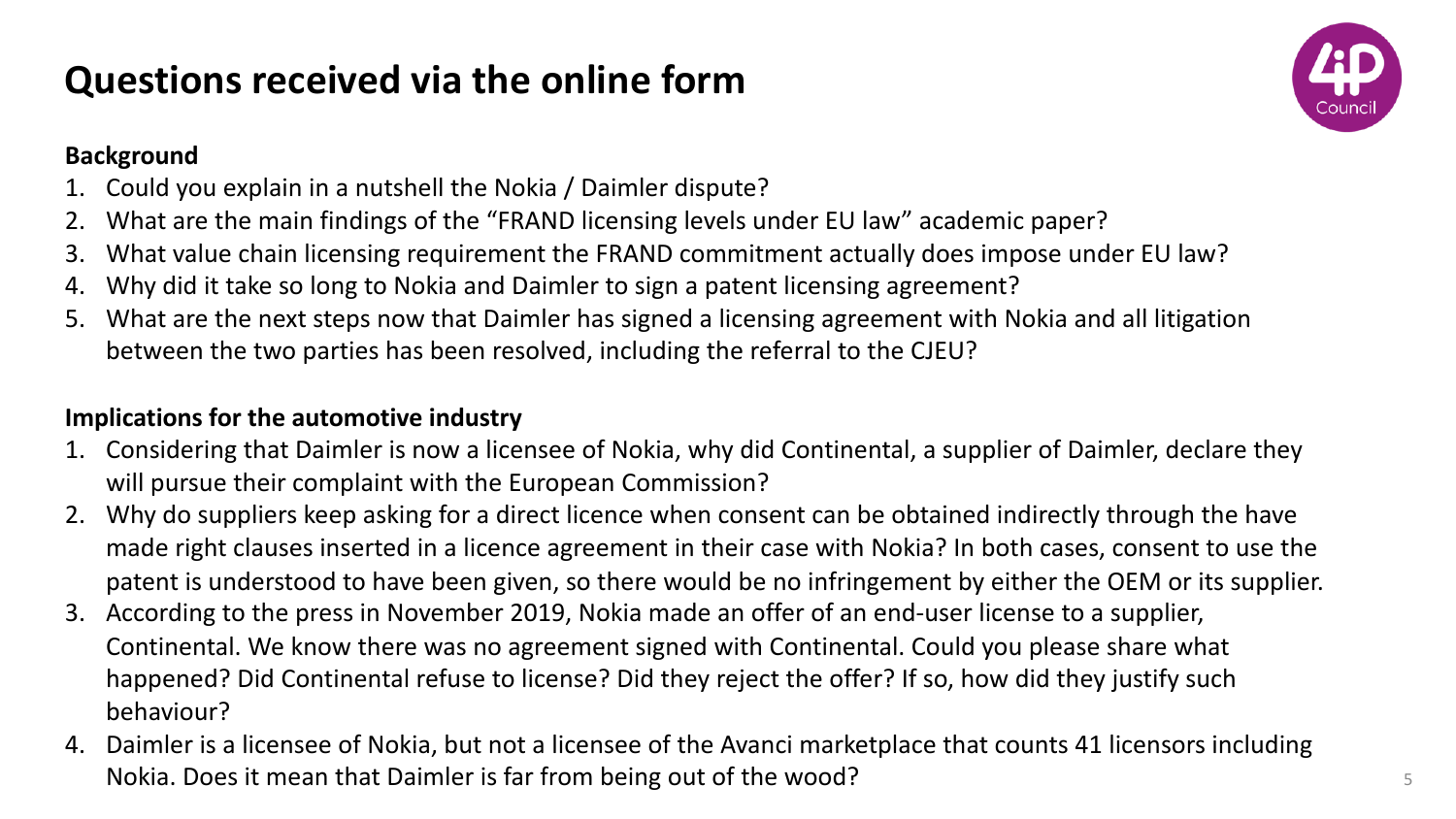## **Questions received via the online form**



## **The referral**

- 1. Do you consider the referral by the Düsseldorf court to the CJEU to be justified, i.e. do you consider that clarity is needed in establishing the owner's obligations related to the production chain, or are you of the opinion that the referral is only justified because the Düsseldorf court has a friendlier position in relation to the implementers? And secondly, do you think that this referral will lead to a refusal on the part of the owners to go to this court and be forced to go to another court to litigate their disputes, for example Munich or Mannheim?
- 2. There is still an ongoing case in Düsseldorf between Huawei and Nokia: should we expect a new referral?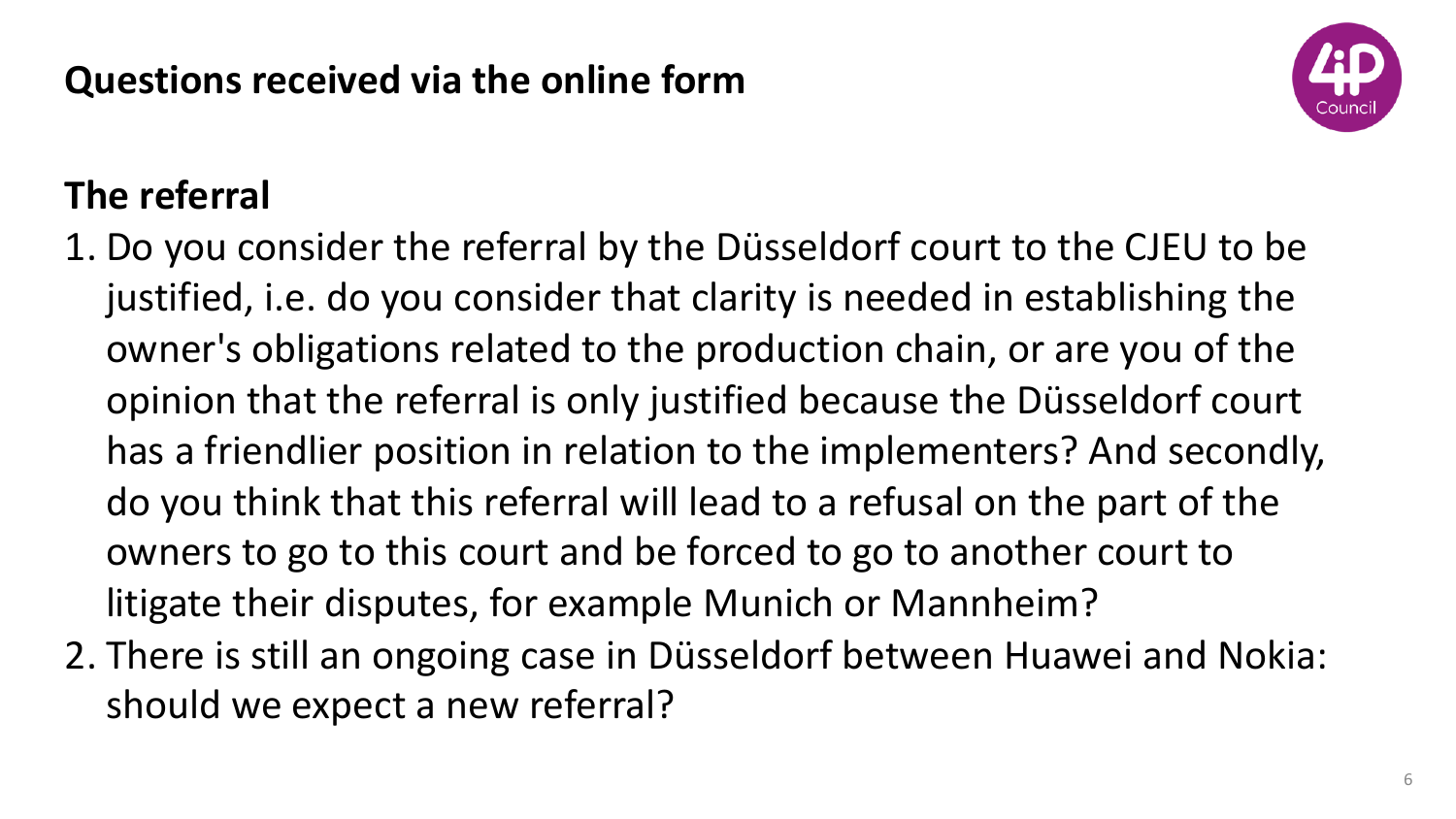## **Questions received via the online form**



#### **The debate**

- 1. The research paper looked at the general principles, patent, contract and competition laws and concluded that the EU law does not require a license to all approach. So is the debate between license to all and access for all the wrong debate?
- 2. Is it correct to believe that the core of the issue is actually the lack of intellectual property rights knowledge of the non-telecommunication stakeholders who are now implementing technologies that are outside of their know-how?

#### **Time for hypothesis**

Hypothesis #1: Imagine the Düsseldorf court refers the Huawei/Nokia case to the CJEU Hypothesis #2: Suppose the CJEU would rule in favour of an obligation of the SEP holder to license Tier 1 & Tier 2 component manufacturers:

1. Would that not contradict its own case law under 102 TFEU with respect to anti-competitive refusals to supply?

The confidentiality of the licensing agreement between Daimler and Nokia has been criticized by one of Daimler's suppliers.

Hypothesis: Daimler & Nokia accept to make public the terms of the licensing agreement.

1. Do you think that making this agreement public would help to calm down the OEM's suppliers and provide more certainty?